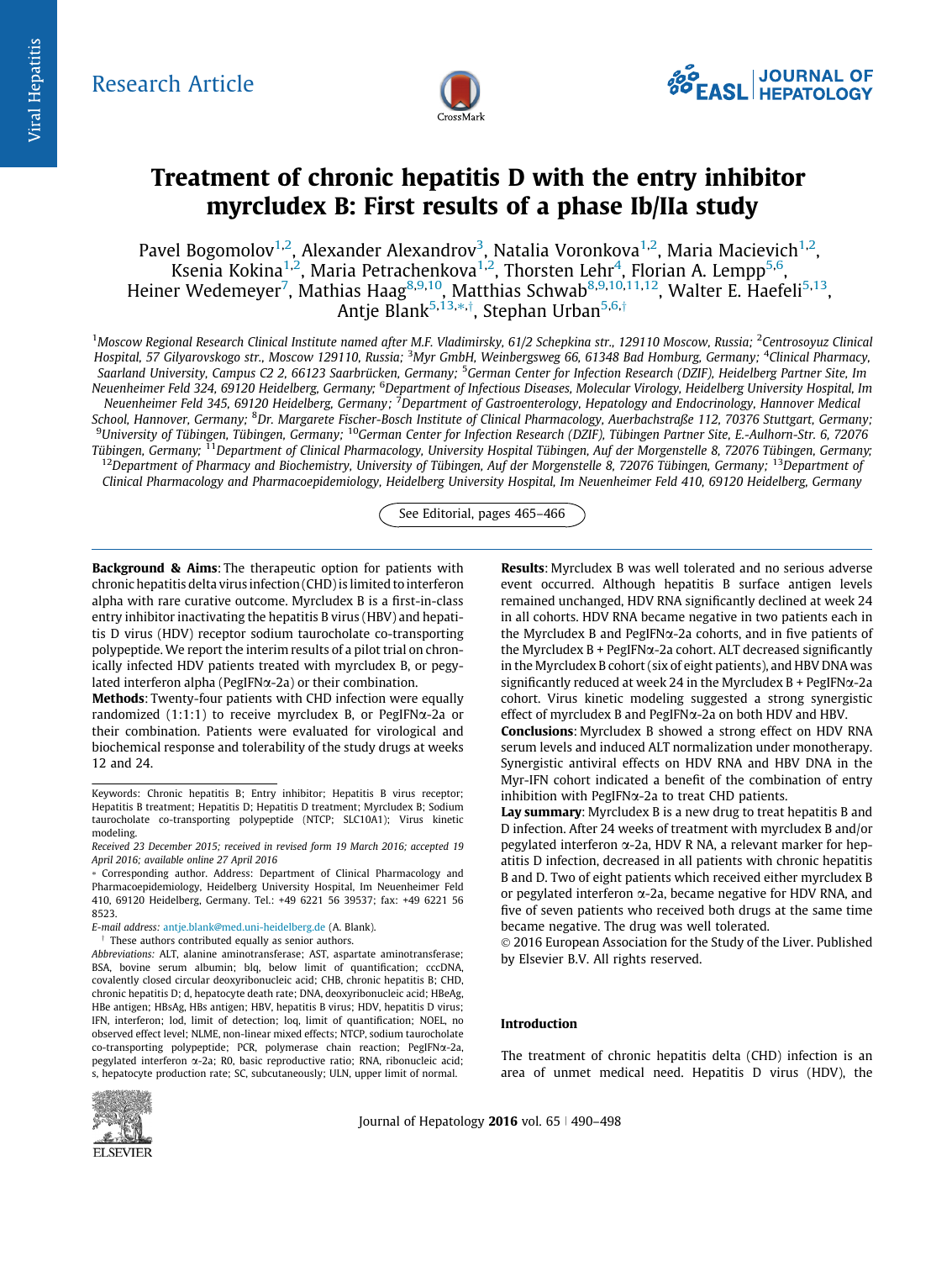causative agent of CHD, is a small, viroid-like single stranded, circular ribonucleic acid (RNA) virus, which acquires the envelope proteins from Hepatitis B virus (HBV) infected cells to assemble and disseminate [\[1,2\].](#page-7-0) An estimated 15 to 20 million patients worldwide are infected with HDV via parenteral routes of infection, sexual transmission or contact with infectious blood. The prevalence of HDV is increasing, and there is presently no cure for CHD [\[3–7\]](#page-7-0). Co-Infections of HBV and HDV occur either simultaneously resulting in severe and occasionally fulminant hepatitis, with a high rate of HBsAg seroconversion and elimination of both viruses following recovery. Alternatively, HDV occurs as superinfection in individuals who already suffer from CHB. The clinical outcome of superinfection is characterized by a high rate of HDV chronification and worsening of the disease with accelerated progression to liver cirrhosis and hepatocellular carcinoma [\[3,8\].](#page-7-0)

Vaccination against HBV is the most effective way to protect against HDV and has helped to limit its prevalence in those countries where vaccination programs have been successfully implemented [\[7\].](#page-7-0) Current treatment options for CHD are sparse with no approved agents specifically addressing HDV replication. Currently approved drugs only indirectly interfere with virus replication by modulation of the immune system or by influencing the concurring HBV replication [\[2,3,8–11\]](#page-7-0). In eligible patients, the first line therapy is treatment with pegylated interferon alpha (PegIFN $\alpha$ ) for 12 months or longer, if tolerated. Sustained virological response has been observed to various extents in treated patients; however, response rates rarely exceed 25%. Longer treatment, combination or alternative treatment with nucleoside analogues such as adefovir, lamivudine, or entecavir did not increase response rates; only tenofovir showed some effect on HDV serum RNA in HIV co-infected patients with improvement in liver fibrosis [\[6,10,12–18\].](#page-7-0) Moreover, late relapses were demonstrated in patients who initially achieved sustained response to IFN therapy and who were HDV RNA negative 24 weeks after the end of treatment. This indicated that the virus could not be eliminated by this drug [\[11\]](#page-7-0).

Novel early clinical treatment approaches for CHD are currently being studied: lonafarnib, a prenylation inhibitor originally tested for its antineoplastic potency, affects the post-translational modification of the large HDV antigen and thereby interferes with the envelopment and release of the viral ribonucleoprotein [\[19,20\]](#page-7-0). Recent clinical data revealed that lonafarnib dosedependently reduced HDV serum RNA levels [\[21\].](#page-7-0) Another approach is based on intravenous administration of highly negatively charged nucleic acid polymers that interfere with the attachment of HBV/HDV to heparan sulfate proteoglycans [\[22\]](#page-7-0). This interaction is required prior to specific receptor binding. An additional effect of these drugs might be attributed to a putative effect on virus assembly [\[23,24\]](#page-7-0).

A promising approach used in our study aims at specific inhibition of the essential hepatic HBV and HDV virus receptor sodium taurocholate co-transporting polypeptide (NTCP) [\[25\]](#page-7-0), by an optimized HBV envelope protein-derived lipopeptide, myrcludex B. This approach addresses a crucial and highly specific early step in the life cycle of HDV and HBV. According to its mode of action, myrcludex B blocks cccDNA formation and formation of HDV replicative intermediates in naïve or non-infected regenerated hepatocytes. Depending on the turnover dynamics of HDV and/or HBV infected cells (by either immune mediated cell killing, cytolytic effects of replicating HDV, or natural cell death) this

## JOURNAL OF HEPATOLOGY

would result in an overall decrease of infected cells. Thus, continuous administration of myrcludex B contributes to a decrease of the fraction of infected cells, which in the long-term may eventually lead to eradication of the infection [\[3,4,6,8,26,27\].](#page-7-0) This principle that continuous entry inhibition even in an immune deficient animal model can lead to clearance of infection in the absence of any direct antiviral acting agents, has recently been proven in an animal model for hepatitis C virus (HCV) infection [\[28\]](#page-7-0).

Myrcludex B is a myristoylated peptide of 47 amino acids derived from the preS1-domain of the HBV large surface (L-) protein. It efficiently blocks entry of HBV and HDV with  $IC_{50}$ s of about 80 pM in primary human hepatocyte cultures, in cell lines, and in vivo in a humanized mouse model  $[26,29-34]$ . A first assessment on safety and pharmacokinetics of myrcludex B has been carried out in a dose escalating trial in healthy volunteers. The drug was excellently tolerated and pharmacokinetics fol-lowed a target mediated drug disposition [\[35\].](#page-7-0) In this paper we report the interim findings at week 24 of a pilot study in patients with CHB/CHD co-infection, who were subcutaneously (SC) treated with myrcludex B, PegIFNα-2a, or their combination.

### Patients and methods

#### Study design and setting

This pilot study was a sub-study of a phase Ib/IIa randomized, open-label clinical trial of daily myrcludex B vs. entecavir administration in patients with CHB. The study was registered and approved by the competent authority, the Russian Ministry of Health (registration and authorization number 736/November 29th 2013) and was approved by the Ethics Council of the Ministry of Health of the Russian Federation" (Ethics Council approval #73, November 19th 2013) and the Ethics Committee of the Centrosoyuz Clinical Hospital (ethics committee approval #15, February 7, 2014). The study is registered at clinicaltrials.gov under NCT02637999.

A single center, randomized, 3-arm, parallel, open-label clinical trial was performed at Centrosoyuz Clinical Hospital in Moscow. The trial followed the principles of good clinical practice and was carried out in accordance with the ethical principles of the pertinent version of the Declaration of Helsinki. The objective of this study was to evaluate the effect of myrcludex B in patients with CHD infection either administered alone or in combination with PegIFNa-2a as compared to patients only treated with PegIFNa-2a. The primary endpoint was the HBsAg response at week 12 of therapy. HBsAg response was defined as serum HBsAg decline of at least 0.5 logs IU/ml at any time during the study. Secondary endpoints were the responses of HBsAg (24 weeks), HDV RNA, HBV DNA, and of alanine aminotransferase (ALT) to therapy at 24 and 48 weeks of therapy and at the end of the treatment-free 24 weeks follow up period. Safety analyses included the monitoring of adverse events, the assessment of immunogenicity of myrcludex B, possible interactions with PegIFN $\alpha$ -2a, and the assessment of bile acid levels. After obtaining written informed consent, each participant was screened and patients were equally randomized (1:1:1) into three cohorts. One cohort received 2 mg myrcludex B daily (SC) for 24 weeks followed by 180 µg PegIFN $\alpha$ -2a (SC) weekly for 48 weeks (Myr cohort). A second cohort received 2 mg myrcludex B daily (SC) in combination with 180 µg PegIFN $\alpha$ -2a weekly (SC) for 24 weeks followed by 24 weeks of PegIFN $\alpha$ -2a alone (Myr-IFN cohort). And finally there was a cohort which received 180 µg PegIFNa-2a weekly (SC) without co-medication of myrcludex B (INF cohort). Patients in the Myr and the Myr-IFN cohort received myrcludex B for the first 24 weeks. Each patient in the study received a total of 48 weeks of PegIFNa-2a. Hence, the overall duration of treatment was 72 weeks in the Myr cohort and 48 weeks in the Myr-IFN and IFN cohort ([Fig. 1](#page-2-0)). The treatment duration for myrcludex B was chosen to allow the assessment of first pilot efficacy result without exposing patients for an extended period to a drug of unproven efficacy and safety. The patients visited the site for clinical and laboratory assessments 1, 2, 3, 4, 6, 8, 10, 12, 24, 48 and 72 weeks after the baseline visit. A follow up was planned 6 months after the end of treatment. The estimation of efficacy parameters was planned to be performed after 24, 48 weeks of therapy and after the end of follow up. This paper presents the results of the 12 and 24 week interim assessments while the trial is still ongoing.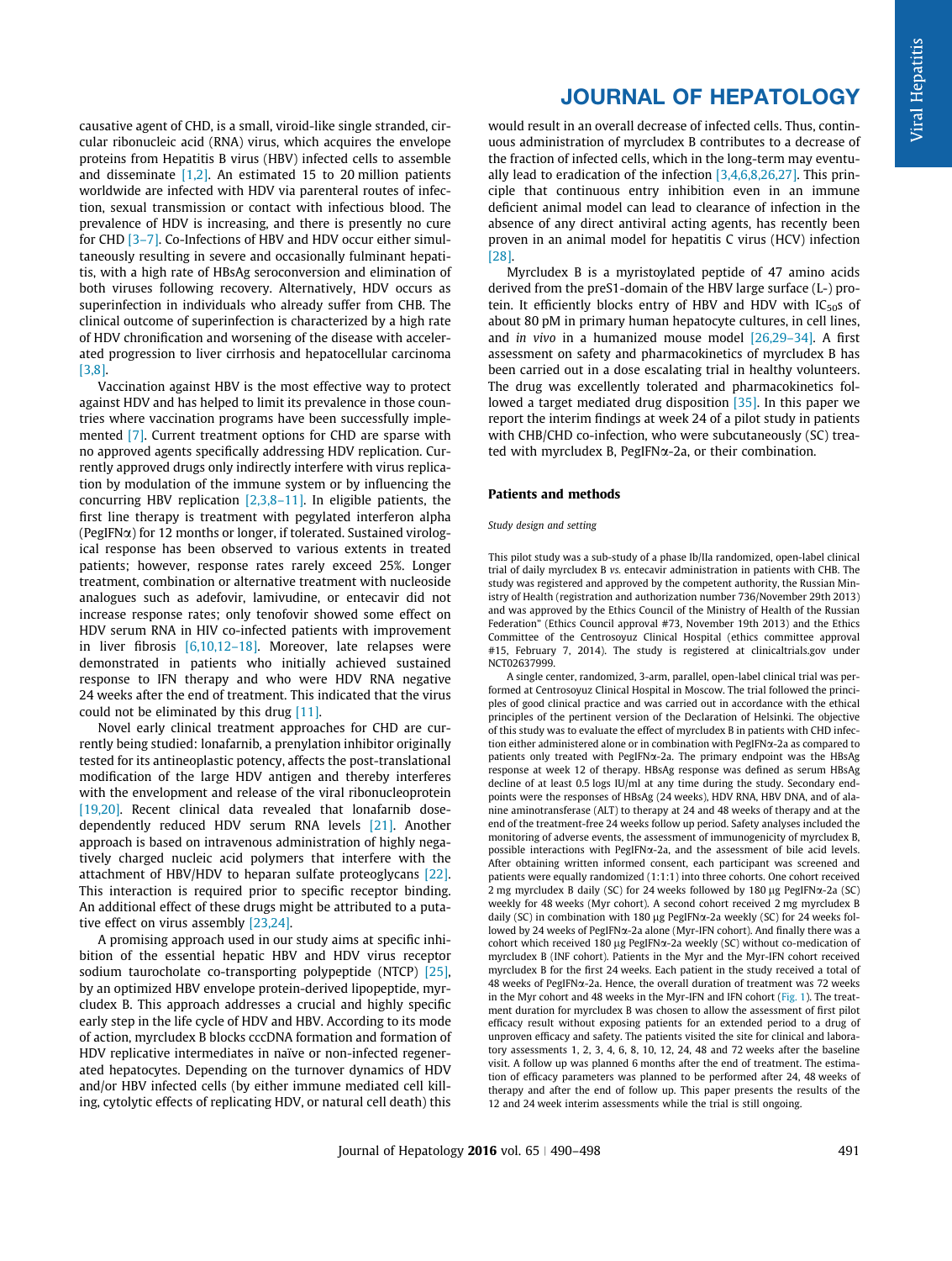<span id="page-2-0"></span>Myr cohort





#### Patient population

Patients between 18 to 65 years of age were eligible if they had CHB (presence of HBsAg for at least 6 months before screening), were HBeAg negative or anti-HBeAg positive, and co-infected with HDV (positive anti-HDV antibodies for at least 3 months and positive HDV RNA at screening). Detailed inclusion and exclusion criteria are described in the [Supplementary material](#page-7-0).

#### Study drugs

Myrcludex B was provided as dry powder (lyophilisate) in vials of 1 mg by Bachem (Bubendorf, Switzerland). Vials were reconstituted in 1 ml water for injection to reach a final concentration of 1 mg/ml. The 2 mg dose was administered once daily as two consecutive SC injections, each containing 1 mg peptide.  $PegIFN\alpha-2a$  (Pegasys®, Roche, manufactured in Switzerland, labeled in Russia) was supplied by prescription from the treating physician, the recommended dose was 180 µg/week. Depending on individual tolerability of the drug and clinical situation PegIFN $\alpha$ -2a doses could be reduced according to the manufacturers recommendations (e.g. for low absolute neutrophil count, low platelet count, or elevated serum ALT). Patients received the first dose in an in-patient period of 48 h and were trained to self-administer both drugs subsequently.

#### Myrcludex B dose selection

The myrcludex B dose was selected considering the data from in vitro binding studies, in vivo pharmacology, toxicology and the pharmacokinetic studies performed in animal models. In addition pharmacokinetic and tolerability data from the recently performed first-in-human study were considered [\[35\]](#page-7-0). The study was designed to yield myrcludex B plasma concentrations of >0.8 ng/ml at steadystate, a concentration which was previously calculated to lead to a 50% hepatic receptor occupation in chimpanzees (unpublished data). A minimum dose of 1 mg SC daily was estimated to reach this goal and a dose of 2 mg daily was selected. This dose was approximately 90 times lower than the dose, which was defined as the 'no observed effect level' (NOEL) of 2.5 mg/kg in both rat and dog (i.e.,  $2 \text{ mg}/70 \text{ kg}$  resulting in  $\sim 0.028 \text{ mg/kg}$ ). Doses above  $2 \text{ mg}$  had already been proven to be well tolerated in the first-in-human trial in healthy volunteers [\[35,36\]](#page-7-0).

#### Laboratory assessments

HBsAg and HBV DNA were measured at the central laboratory of the Heidelberg University Hospital using commercially available assays (Chemilum. Mikroparticle Immuno Assay, and Abbott RealTime HBV, both Abbott, Ludwigshafen, Germany). Limit of detection (lod) for HBV DNA was 34 copies/ml. For calculations values below lod were set to lod/2. ALT was measured at the study site laboratory by multifunctional biochemical analyzer (Olympus, Hamburg, Germany). The normal value for ALT was defined  $\leqslant$  40 IU/L for male and female patients.

#### HDV RNA measurements

HDV RNA and HDV antigen antibodies at screening were determined by commercially available assays at the study center's local laboratory (Amplisense® HDV-FL, Central Research Institute of Epidemiology, Moscow, Russia; Vectohep-D IgM, Vector Best, Moscow, Russia). HDV RNA levels for efficacy analyses were measured by a quantitative PCR assay at the central laboratory of the Hannover Medical School, Germany [\[37\]](#page-7-0). Limit of detection (lod) for HDV RNA was 15 copies/ ml. For calculations values below lod were set to lod/2.

#### Virus kinetic modeling

HBV and HDV kinetics were modeled using the HCV kinetic model introduced earlier [\[38,39\].](#page-7-0) R0 (basic reproductive ratio) and drug effect were assumed to be similar for HBV and HDV. The hepatocyte production rate (s) and the hepatocyte death rate (d) were fixed to  $61.7 * 10^3$  (hepatocytes/ml/day) and 0.003 ( $1$ /day) as published earlier [ $40,41$ ]. The drug effect was assumed to be constant over the treatment period. Modeling was performed using the non-linear mixed effects (NLME) modeling technique implemented in NONMEM 7.3 (ICON development solutions, San Antonio, USA).

#### Immunogenicity

Non-myristoylated myrcludex B with two additional C-terminal residues (YC) was synthesized by standard solid phase peptide synthesis and characterized by mass spectroscopy. 50 µl of a 2 µM solution in coating buffer (13 mM Na<sub>2</sub>CO<sub>3</sub>, 88 mM NaHCO<sub>3</sub>, pH 9.2) of the peptide was coated in a 96-well ELISA plate (Greiner Bio-One, Frickenhausen, Germany) overnight, washed and blocked with 3% bovine serum albumin (BSA). The patients' sera were diluted 1:5000 in dilution buffer (Phosphate Buffer Solution, 0.05% Tween-20, 0.1% BSA) and incubated on the ELISA plate for 1 h at 37 °C. After extensive washing, peroxidase-coupled secondary antibody goat-anti-human IgA + IgG + IgM (H + L) (Jackson ImmunoResearch, West Grove, USA) was incubated for 1 h at 37  $\degree$ C, washed, and the color reaction was performed by addition of TMB-ELISA substrate solution (eBioscience, San Diego, USA) for 10 min at room temperature. After stopping of the color reaction, absorbance was measured at 450 nm in a plate reader (TECAN, Crailsheim, Germany).

#### Bile acids

Bile acids were evaluated in an explorative way predose, at week 12, and at week 24 for the Myr and Myr-IFN cohorts, and pre-dose and at week 12 only for the IFN cohort. Food intake was not controlled. Bile acids were quantified as described earlier [\[42\]](#page-7-0). For statistical analysis the sum of the amount of individual bile acids belonging to the group of unconjugated, taurine- conjugated or glycineconjugated species were considered. Results below the limit of quantification (blq) were set to blq/2.

#### Statistical analysis

Because this was a pilot study, there was no sample size calculation. The number of 8 participants per cohort was assumed to be sufficient to give first indications on efficacy, safety and tolerability of myrcludex B. All included patients were analyzed for all parameters assessed. The secondary endpoint HDV RNA, however, could only be assessed in those patients with measurable HDV RNA. Comparison between baseline, week 12, and week 24 was carried out by one-way ANOVA on log transformed data with correction for multiple comparisons. If only data for baseline and week 12 were available a two-tailed paired t test was used. A two-tailed p value <0.05 was considered significant. Statistics and graphs were generated using GraphPad Prism 6.0 (GraphPad Software Inc., La Jolla, California, USA) and SAS 9.4 (SAS Institute Inc., Cary, North Carolina, USA).

## Results

Eight patients were included in each cohort. Eight patients each at week 12 and 24 could be evaluated in the Myr cohort and the IFN cohort for all parameters except HDV RNA, because in both cohorts one patient each had no measurable HDV RNA at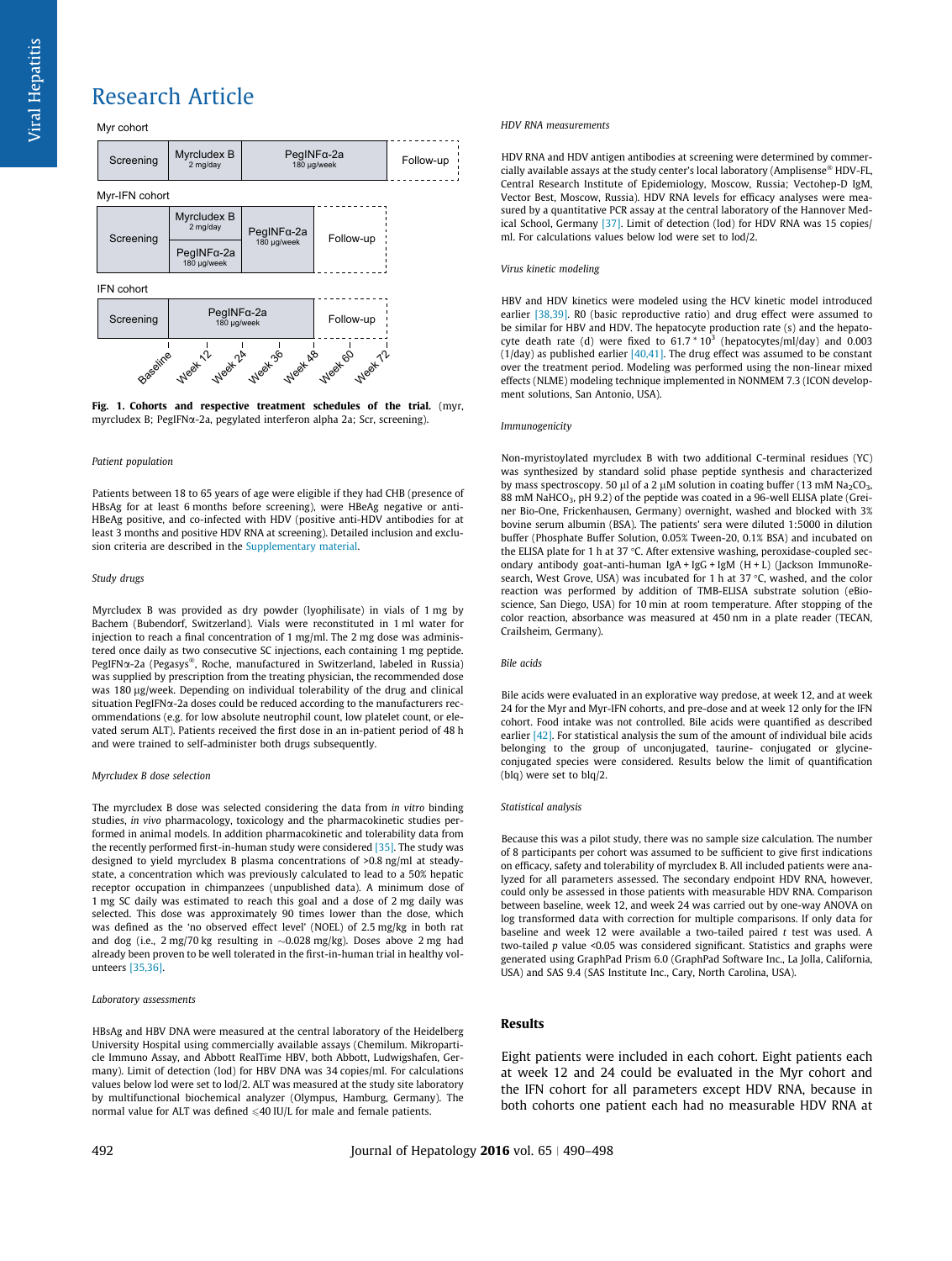baseline in the central research laboratory. Seven patients only could be evaluated at week 12 and 24 in the Myr-IFN cohort because one patient terminated the study prior to week 12 due to a rash. Of the overall 24 patients at baseline, all were HBeAg negative, three had liver cirrhosis (12.5%) and nine (37.5%) had a history of prior PegIFN $\alpha$ -2a treatment. The demographics and characteristics at screening are summarized in Table 1. The medical history did not show any relevant ongoing diseases, 10 patients with a history of prior HCV infection were included, all of them were HCV RNA negative at screening.

The primary endpoint of the main study, HBsAg did not show any relevant changes after 12 or 24 weeks of treatment in all three treatment arms ([Fig. 2](#page-4-0)). A slight, but significant transient HBsAg increase of  $10^{0.23}$  IU/ml at week 12 (p = 0.03) in the Myr-IFN cohort was not present at week 24 anymore. However, HDV RNA decreased at week  $24 \ge 1 \log$  in six of seven patients of the Myr cohort, and became undetectable in two patients during treatment with myrcludex B alone. Mean change from baseline was a reduction of  $10^{1.67}$  copies/ml ( $p = 0.002$ ). In the Myr-IFN cohort seven of seven patients had a decline of  $\geq 1$  log at week 24 and five patients became negative at that time. Mean change from baseline was a decline of 102.59 copies/ml  $(p \le 0.001)$ . In the IFN cohort, six of seven patients had a decline of  $\geq 1$  log at week 24 and two became negative for HDV RNA. The mean change from baseline was a decline of  $10^{2.17}$  copies/ ml ( $p = 0.005$ , [Fig. 3\)](#page-4-0). Baseline mean HDV RNA are shown in Table 1. Individual changes for HDV RNA are shown in [Supple](#page-7-0)[mentary Table 1.](#page-7-0)

HBV DNA declined  $\geqslant$  1 log in two out of eight patients in the Myr cohort, with a mean decline of  $10^{0.29}$  copies/ml, which was not significant ( $p = 0.2$ ). There was a significant mean reduction of  $10^{1.28}$  (p = 0.04) in the Myr-IFN cohort, where six of seven patients showed a decline  $\geq 1$  log. The decline in three out of eight patients in the IFN cohort also remained non-significant (mean reduction  $10^{0.07}$ ,  $p = 0.91$ , [Fig. 4](#page-4-0)).

Patients started with mean ALT levels of 90  $(\pm 61)$ , 79.9  $(\pm 40)$ , and 85.6 (± 25) IU/ml in the Myr, Myr-IFN and IFN cohort respectively. In six of eight patients in the Myr cohort ALT normalized (mean at week  $24 = 40.9$  ( $\pm$  14.6) IU/ml,  $p = 0.04$ ). In both cohorts with PegIFN $\alpha$ -2a treatment, ALT normalized only in one patient, which was a non-significant change for ALT levels ([Fig. 5\)](#page-5-0).

HBV and HDV kinetics were modeled simultaneously by the virus kinetic model ([Fig. 6\)](#page-5-0) [\[38\]](#page-7-0). Under IFN treatment the virion production rate was reduced by 74.9%. Under treatment with myrcludex B, the infection rate of healthy hepatocytes was reduced by 64.7%. All model parameters were estimated with good precision. Goodness-of-fit plots and individual plots showed

## JOURNAL OF HEPATOLOGY

that the virus kinetic was well described by the model [\(Table 2](#page-5-0), [Supplementary Fig. 1](#page-7-0)). A visual predictive check, stratified by virus and treatment arm, showed a good descriptive performance with neither bias nor under- or over-estimation of the model variability ([Supplementary Fig. 2A–C](#page-7-0)). A simulation of a 1-year treatment with placebo, myrcludex B, PegIFNa-2a or their combination revealed significant synergistic effects of the combination treatment on the viral decline of HDV  $(-7.5 \log,$  [Supplementary](#page-7-0) [Fig. 3\)](#page-7-0).

Patients experienced a total of 96 adverse events within the first 24 weeks of their treatment, but none was serious. 61 events in 19 patients were mild, 27 events in 12 patients were moderate, and 8 events in 4 patients were severe according to the Common Terminology Criteria for Adverse Events v4.0. The severe cases occurred in the Myr cohort (2), Myr-IFN cohort (2), IFN cohort (4), were all adjudicated as unrelated to myrcludex B and comprised two ALT and aspartate aminotransferase (AST) increases, one ALT, AST, and gamma-glutamyltransferase increase each, and one thrombocytopenia. From all adverse events ([Supplemen](#page-7-0)[tary Table 2\)](#page-7-0) four events were considered related to myrcludex B treatment, all of which were transient mild laboratory parameter deviations (thrombocytopenia, lymphopenia, eosinophilia, and neutropenia). There were no dose reductions or treatment interruptions for myrcludex B. Eighty-seven adverse events were related to the PegIFNa-2a treatment. One patient in Myr-INF cohort discontinued participation due to a rash, which was attributed to PegIFNa-2a.

In the Myr cohort three out of seven patients showed antibodies ( $p = 0.20$ ), whereas six out of seven in the Myr-IFN cohort developed antibodies against Myr B ( $p$  <0.001). There was no apparent correlation between the appearance of antibodies and efficacy or safety profile of the drug. No patient in the IFN cohort developed antibodies against myrcludex B at week 12 [\(Supple](#page-7-0)[mentary Fig. 4\)](#page-7-0).

Bile acids were evaluated in an explorative way. There was no increase in unconjugated bile acids in any of the cohorts (nonsignificant mean increase of  $10^{0.24}$ ,  $10^{0.46}$  in week 24 for the Myr and Myr-IFN cohort respectively, and  $10^{0.04}$  in the IFN cohort at week 12). Taurine-conjugated bile acids had a significant increase of  $10^{0.47}$  (p = 0.049) and  $10^{0.74}$  (p = 0.009) in the Myr and Myr-IFN cohort respectively at week 24. Glycineconjugated bile acids had a mean increase by  $10^{0.52}$  ( $p = 0.03$ ) and  $10^{0.71}$  ( $p = 0.002$ ) at week 24 in the Myr and Myr-IFN cohort, respectively ([Supplementary Fig. 5](#page-7-0)). No increase of any conjugated bile acids occurred in the IFN cohort at week 12. There was no apparent correlation between the elevated bile acids and any efficacy or safety profile of the drug.

| Cohort                   | Age<br>mean<br>(min-max)<br>[years] | Height<br>[cm]<br>$±$ SD | Weight<br>[kg]<br>$±$ SD             | Female/<br>male | HBsAg<br>mean<br>[U/ml]<br>$±$ SD | <b>HDV RNA</b><br>mean<br>[copies/ml]<br>$±$ SD | <b>HBV DNA</b><br>mean<br>[copies/ml]<br>$±$ SD                                                                                     | <b>ALT</b><br>mean<br>[U/m]<br>$±$ SD | Liver<br>cirrhosis<br>[%] | Prior<br>interferon<br>treatment<br>$[\%]$ |
|--------------------------|-------------------------------------|--------------------------|--------------------------------------|-----------------|-----------------------------------|-------------------------------------------------|-------------------------------------------------------------------------------------------------------------------------------------|---------------------------------------|---------------------------|--------------------------------------------|
| Myr cohort<br>$(8/7^*)$  | 38.3<br>$(29-55)$                   |                          | $179.6 \pm 13.0$ 81.6 $\pm$ 13.6 3/5 |                 |                                   |                                                 | $10^{3.9} \pm 10^{0.56}$ 10 <sup>4.14</sup> $\pm$ 10 <sup>0.96</sup> 10 <sup>3.29</sup> $\pm$ 10 <sup>2.33</sup> 90.5 $\pm$ 61.0 25 |                                       |                           | 25                                         |
| Myr-IFN<br>cohort (7/7*) | 33.0<br>$(23-39)$                   | $171.9 \pm 8.7$          | $74.5 \pm 16.1$ 1/6                  |                 |                                   |                                                 | $10^{4.18} + 10^{0.56}$ $10^{4.21} + 10^{1.08}$ $10^{2.78} + 10^{1.13}$ 79 9 + 40 0 0                                               |                                       |                           | 43                                         |
| IFN cohort<br>$(8/7^*)$  | 42.1<br>$(34-61)$                   | $172.8 \pm 8.0$          | $81.0 \pm 5.6$                       | 2/6             |                                   |                                                 | $10^{3.20} \pm 10^{1.57}$ $10^{4.20} \pm 10^{0.95}$ $10^{1.89} \pm 10^{0.77}$                                                       | $85.6 \pm 25.0$                       | 12.5                      | 25                                         |

Table 1. Patient demographics and characteristics at baseline.

ALT, alanine aminotranferase; HBV DNA, hepatitis B deoxyribonucleic acid; HBeAg, hepatitis B envelope antigen; HBsAg, hepatitis B surface antigen; HDV RNA, hepatitis delta ribonucleic acid; SD, standard deviation. ⁄ Evaluable patients for HDV RNA.

Journal of Hepatology **2016** vol. 65 | 490–498 **1918** 1920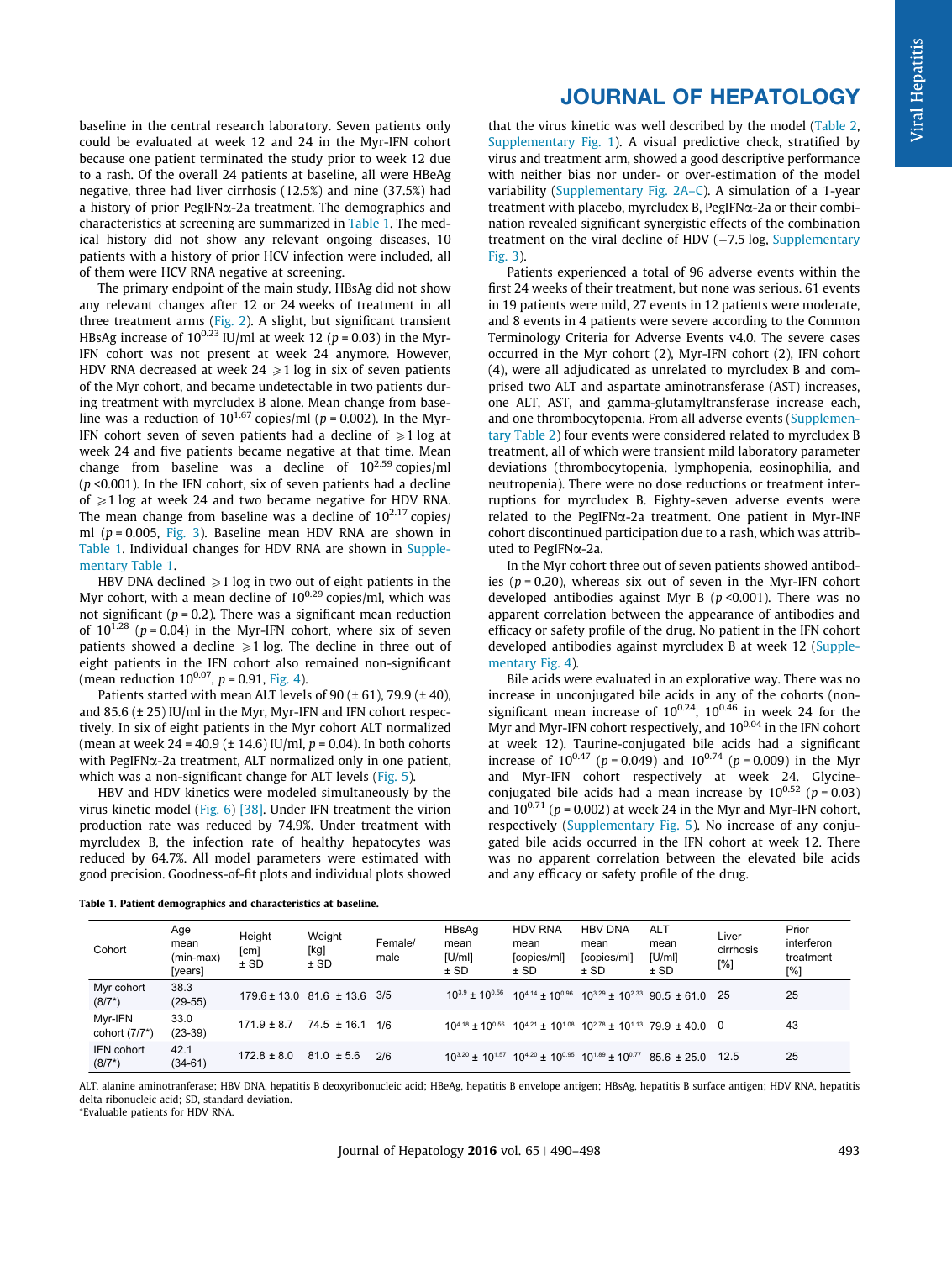<span id="page-4-0"></span>

Fig. 2. Virological response to antiviral treatment with myrcludex B and/or pegylated interferon alpha. Expressed as HBsAg (hepatitis B surface antigen) at baseline and after 12 and 24 weeks of treatment in 8 patients (Myr cohort, IFN cohort) and 7 patients (Myr-IFN cohort).



Fig. 3. Virological response to antiviral treatment with myrcludex B and/or pegylated interferon alpha. Expressed as HDV RNA (hepatitis delta ribonucleic acid) at baseline and after 12 and 24 weeks of treatment in 7 patients (Myr cohort, IFN cohort, Myr-IFN cohort).



Fig. 4. Virological response to antiviral treatment with myrcludex B and/or pegylated interferon. Expressed as HBV DNA (hepatitis B deoxyribonucleic acid) at baseline and after 12 and 24 weeks of treatment in 8 patients (Myr cohort, IFN cohort) and 7 patients (Myr-IFN cohort).

## Discussion

Our study demonstrated for the first time the clinical 'proof of concept' of entry inhibition for CHD patients. As monotherapy myrcludex B was very well tolerated. The combination with

 $PegIFN<sub>\alpha</sub>$ -2a did apparently not increase the frequency or severity of the mainly hematological adverse events, which were mostly related to the PegIFN $\alpha$ -2a treatment. All patients with measurable HDV RNA in the Myr cohort experienced a decline of HDV RNA under myrcludex B monotherapy, with two of seven patients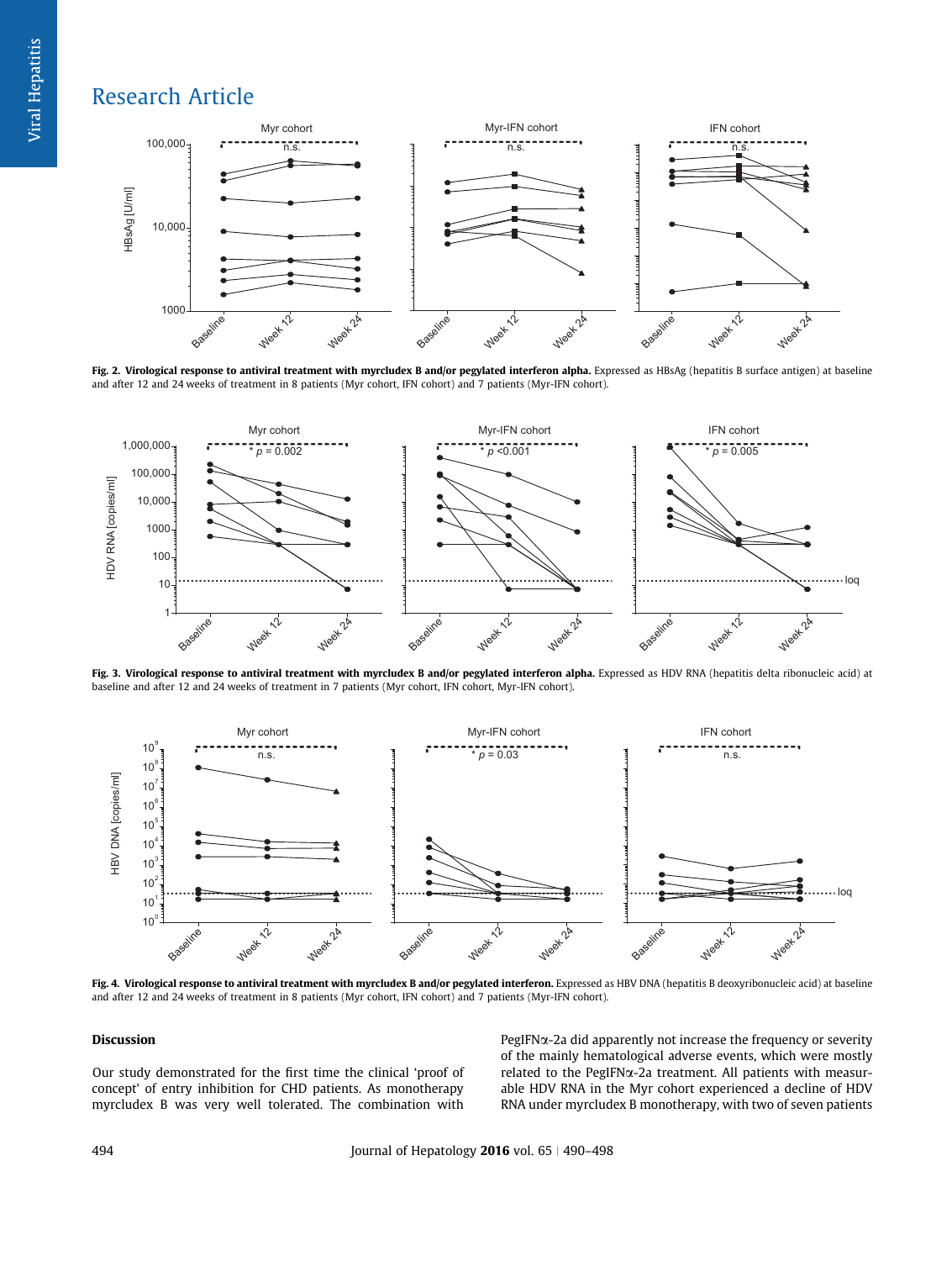# JOURNAL OF HEPATOLOGY

<span id="page-5-0"></span>

Fig. 5. Biochemical response to antiviral treatment with myrcludex B and/or pegylated interferon. Expressed as ALT (alanine aminotransferase) at baseline and after 12 and 24 weeks of treatment in 8 patients (Myr cohort, IFN cohort) and 7 patients (Myr-IFN cohort).



Fig. 6. Schematic view of the viral kinetic model. The model shows the natural turnover of target cells (growth, death), the possible exit ways of virus (loss of infected cells, clearance of virus) and the assumed mode of action of the used drugs myrcludex B (infection inhibition) and interferon  $\alpha$ -2a (virion production).

reaching HDV RNA negativity at 24 weeks of treatment. It is to note that these were the two patients with the lowest HDV RNA levels. Remarkably, the combination of myrcludex B with PegIFN $\alpha$ -2a profoundly enhanced the antiviral effect and all subjects experienced a decline >1 log in HDV RNA, and five of seven patients became HDV RNA negative at week 24. As expected,  $PegIFN\alpha$ -2a alone also decreased HDV in all patients and led to HDV RNA negativation in two of seven patients, which is in line with published data  $[11,43]$ . Notably, ALT levels, a clinically relevant and predictive marker for HDV-related disease progression, significantly declined and reached normal levels in six of eight patients of the Myr cohort. The absence of this tendency in both cohorts with PegIFN $\alpha$ -2a is consistent with previous findings probably indicating an ongoing stimulatory effect of PegIFNa-2a on immune mediated cell killing [\[10\].](#page-7-0) Elevated ALT levels reflect the ongoing immune reaction against infected cells, especially de novo infected cells. The normalization of ALT levels by myrcludex B therefore potentially marks the reduction of de novo infections and the resulting decreased hepatocyte turnover. Moreover, the incessant reduction of the number of infected cells by either apoptosis or immune mediated cell killing may also result in a decreased hepatic ALT release. Baseline levels of HBV DNA were generally lower in the majority of the study participants, which is not unexpected because HDV co-infection is thought to interfere with HBV replication [\[44\].](#page-8-0)

|  | Table 2. Parameter estimates of the HBV and HDV kinetic model including residual standard errors (RSE). |  |  |  |  |  |
|--|---------------------------------------------------------------------------------------------------------|--|--|--|--|--|
|  |                                                                                                         |  |  |  |  |  |

| Parameter          | Unit                   | HBV (RSE)      | HDV (RSE)   | Definition                                                                                      |
|--------------------|------------------------|----------------|-------------|-------------------------------------------------------------------------------------------------|
| R <sub>0</sub>     |                        | $6.12(48%)$ *  |             | Basic reproductive ratio <sup>§</sup>                                                           |
| c                  | $1$ /day               | 0.0309(41%)    | 0.0915(24%) | Virion clearance                                                                                |
| δ                  | $1$ /dav               | 0.0171(33%)    | 0.101(38%)  | Loss rate of infected cells                                                                     |
| s                  | hepatocytes/<br>ml/day | 61.7*103       |             | Hepatocyte growth rate                                                                          |
| d                  | $1$ /day               | $0.003**$      |             | Hepatocyte death rate                                                                           |
| <b>MYR</b>         |                        | $0.647(10\%)*$ |             | Myrcludex B drug effect<br>(infection inhibition) $$$                                           |
| <b>IFN</b>         |                        | $0.749(8\%)*$  |             | Peqylated interferon $\alpha$ 2a<br>drug effect (virion production<br>inhibition) <sup>\$</sup> |
| IIV R <sub>0</sub> | $%$ CV                 | 156 (33%)*     |             | Interindividiual variability<br>on R <sub>0</sub>                                               |

<sup>§</sup>Average number of newly infected cells that arise from any one infected cell in the beginning of the infection when almost all cells are uninfected and defined as:  $R0 = \frac{pr\beta ss}{c* \delta nd}$ <br>\*Assumed to be identical for HDV a Assumed to be identical for HDV and HBV; \*fixed to literature values; <sup>s</sup>see also Fig. 6 for details. For detailed description of the model parameters see [\[39\].](#page-7-0)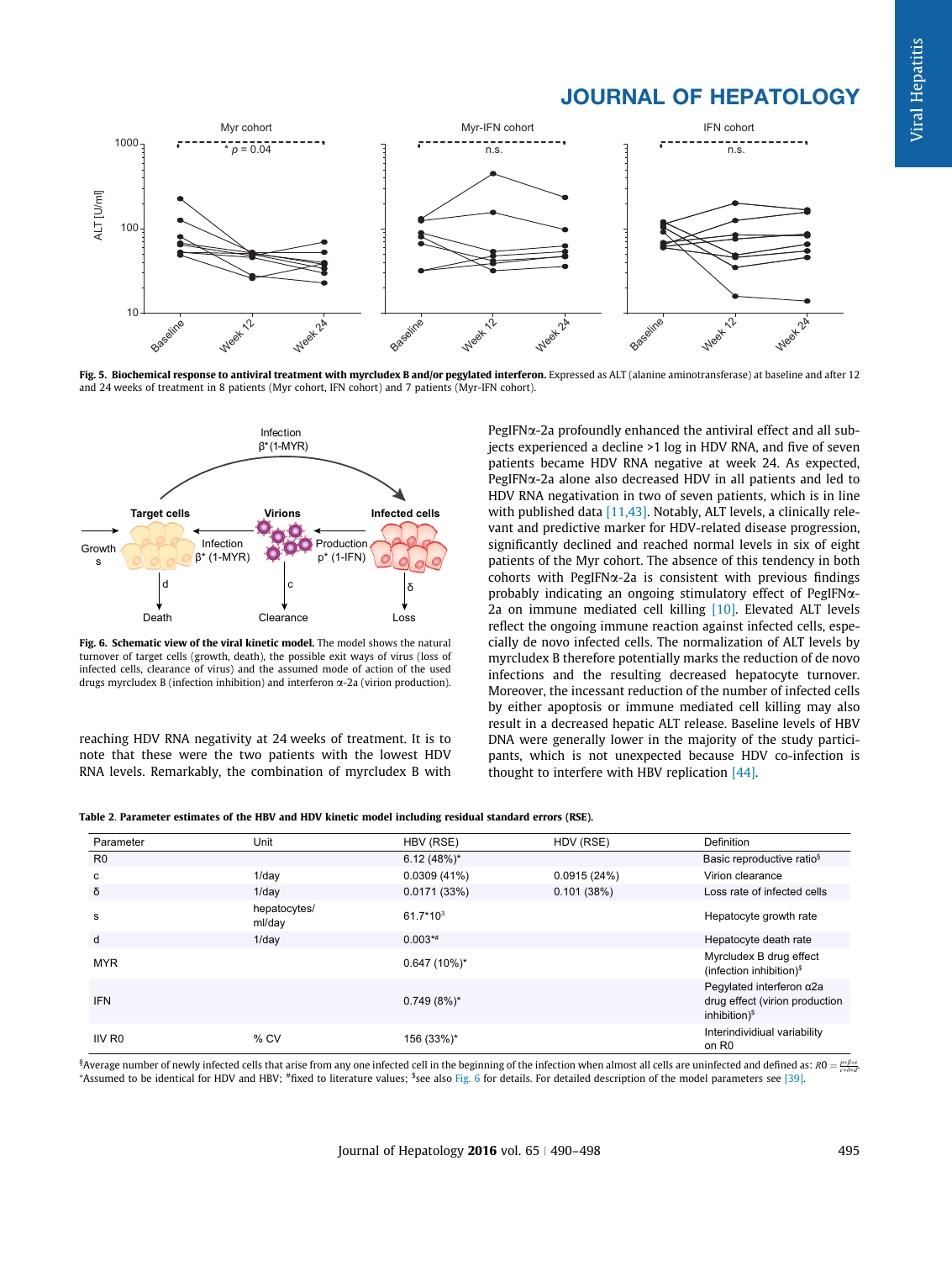Guedj and colleagues have modeled early virus kinetics and have found a biphasic effect on HDV viremia during IFN treatment with an even higher overall efficacy of 96% on HDV production and release reduction [\[45\].](#page-8-0) Because our virus kinetic model is only based on data determined at week 12 and 24 we cannot compare directly with the early phase HDV kinetics  $[45]$ . Also their patients showed much higher HDV RNA- and ALT levels at baseline, which further limits the comparison with our data. However, our model highlighted another interesting observation: There was a more profound suppression of HDV RNA levels in the Myr-IFN combination cohort. In the simulation of a 1-year treatment, viral decline for HDV RNA in combination therapy is predicted to be more than four times as high as for each monotherapy [\(Supplementary Fig. 3\)](#page-7-0). Also HBV declined slightly more under combination treatment ([Supplementary Fig. 3](#page-7-0)). As one cannot expect that HDV has a direct influence on the HBV infection cycle it would also be an interesting option to investigate the effect of myrcludex B with PegIFNa-2a in HBV monoinfected patients.

Despite the clear antiviral effect as measured by HDV RNA, HBV DNA and ALT decline, HBsAg remained unaffected. Because myrcludex B as a NTCP-specific entry inhibitor does not interfere with late steps in the replication cycle like HDV or HBV production [\[30,31,46\]](#page-7-0), the decline of viral loads under therapy probably reflects a corresponding reduction of the infected virusproducing cells. Evidence for this assumption came from in vitro and in vivo studies where myrcludex B induced a clear reduction of infected cells. [\[31,33\]](#page-7-0). However, it remains an open question, why HBsAg levels do not follow the same kinetics. One explanation could be that HBsAg secretion might be disconnected from HBV replication e.g., through production from integrated DNA independent of cccDNA. This might be even more likely in later phases of infection in HBeAg negative patients [\[44,47\].](#page-8-0) Furthermore, HBsAg is assumed to be an important factor modulating the mechanism of productive immune surveillance [\[48,49\]](#page-8-0). Accordingly, HBsAg levels in a chronically infected patient might be thoroughly regulated by transcriptional control of cccDNA. Clearance might therefore not proceed linearly with the loss of infected cells but could proceed by a more abrupt process when transcriptional compensation cannot be upheld anymore.

The appearance of antibodies from the peptidic drug myrcludex B was not unexpected following multiple dose administration of the peptide and could be demonstrated in some patients in the Myr cohort and as a significant regular trend in the Myr-IFN cohort [\(Supplementary Fig. 4](#page-7-0)). The high titers of antibodies in the latter might be related to a general immunostimulatory effect of  $PegIFN\alpha$ -2a. The antibodies did not affect safety or efficacy of the drug, although a correct correlation analysis is impossible with the small sample size. Because myrcludex B contains essential and adjacent amino acids of the receptor binding site of the virus, antibodies against the peptide may exhibit virus-neutralizing potential, but may also neutralize the effect of the peptide itself. However, myrcludex B contains epitopes that have been described to induce highly potent neutralizing antibodies [\[50,51\].](#page-8-0) Further evaluations of the immunogenicity of the peptide for safety and efficacy, as well as the potential of antibodies to influence the therapeutic efficacy of the drug, are currently ongoing.

The myrcludex B dose of 2 mg does not completely saturate NTCP [\[35\]](#page-7-0). Patients under myrcludex B showed a very moderate increase in taurine-conjugated and glycine-conjugated bile acids, which were not associated with any clinical events. There are no normal ranges for bile acids, and the physiological consequences of increased bile acids remain unclear. A recent report of one patient with a non-functional NTCP showed clearly but asymptomatically raised bile acid levels [\[52\].](#page-8-0) Other studies, however, showed that bile acids might have possible adverse effects on the cardiovascular system [\[53,54\]](#page-8-0). However, in vitro HBV and HDV infection inhibition can be achieved at sub-saturating concentrations of NTCP. It remains to be investigated if clinical side effects possibly arising from long-term treatment with myrcludex B might be manageable by dose reduction, without loss of the therapeutic effect.

In conclusion entry inhibition of HBV and HDV in chronically co-infected patients has – for the first time – been shown to be associated with HDV RNA and HBV DNA declines and improvement of biochemical disease activity (ALT) after a 24-week treatment course. The antiviral effect of myrcludex B is more pronounced in combination with PegIFNa-2a indicating that a combination of both drugs is promising for future clinical trials. Myrcludex B was safe and well tolerated as monotherapy and in combination with PegIFN $\alpha$ -2a in patients with HDV coinfection. A comprehensive phase II program will further explore optimal dose-range and frequency, as well as the most effective duration of therapy for the use of myrcludex B in CHD and CHB infection.

## Financial support

This clinical study was supported by Hepatera Ltd, Moscow, who was also legal sponsor of this study. Other partial funding came from Myr GmbH, Bad Homburg, the Bundesministerium für Bildung und Forschung (BMBF), ''Innovative Therapieverfahren" and the ''Deutsche Zentrum für Infektionsforschung (DZIF)" (German Center for Infection Research, DZIF TTU 05.901, TTU 05.804, TTU 05.904, TTU 05.704). AB has received personal funding from the Medical Faculty of the Heidelberg University. FAL is member of the Hartmut Hoffmann-Berling International Graduate School of Molecular and Cellular Biology (HBIGS), Heidelberg University. Further financial support was received from the Hans Lutz Merkle Foundation, and the Robert Bosch Foundation (Stuttgart, Germany).

## Conflict of interest

SU is co-applicant and co-inventor of patents protecting myrcludex B. AA is employee of the Myr GmbH, Bad Homburg, partly funding this study.

#### Authors' contributions

AB, SU, AA, and WEH analyzed the results and wrote the paper. PB, NV, MM, KK, and MP carried out the clinical study. TL carried out the virus kinetic modeling. MS and MH carried out the bile acid analytics. HW and FAL carried out HDV RNA and immunogenicity analytics. All authors significantly contributed to the manuscript.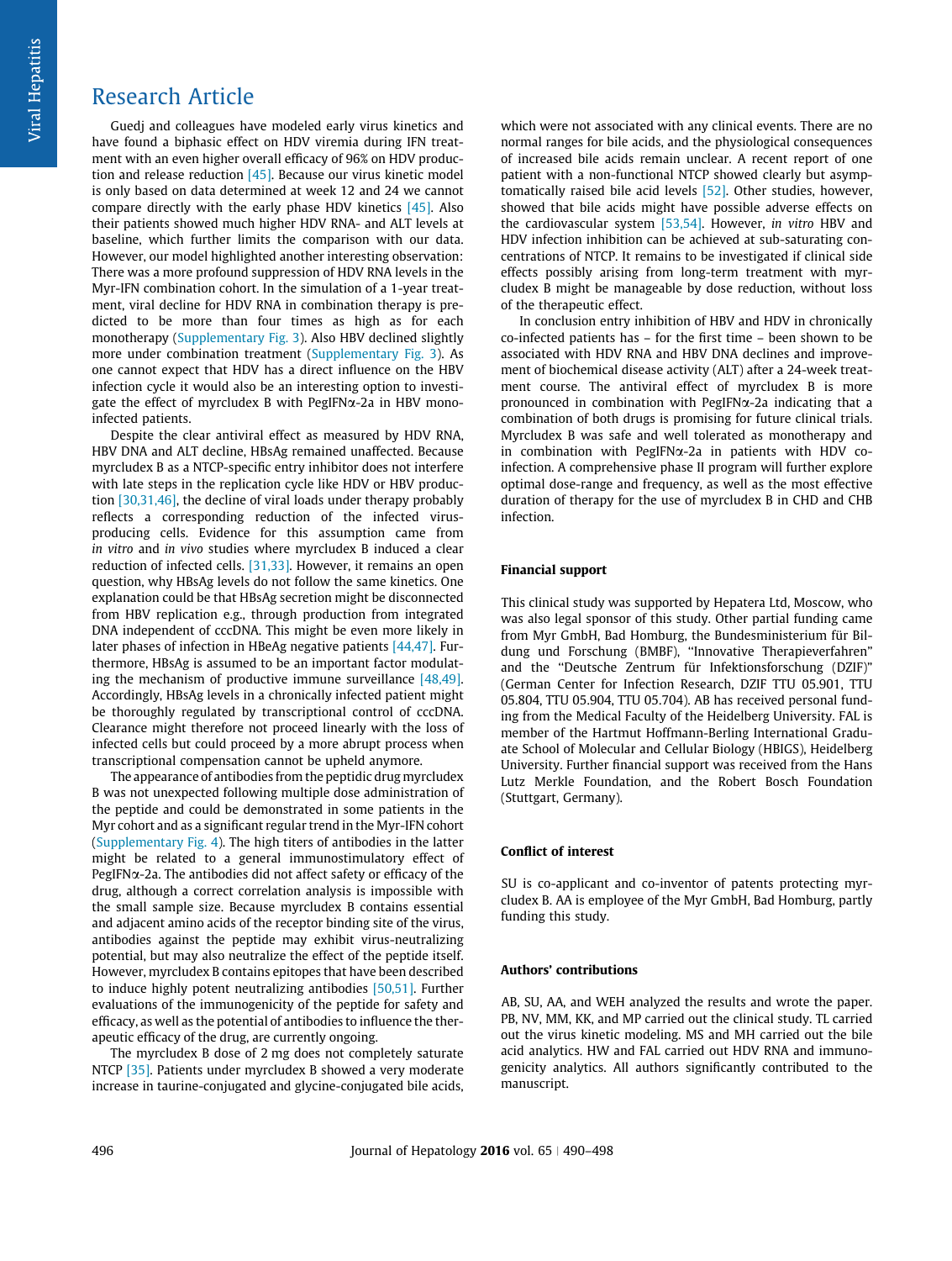## <span id="page-7-0"></span>Acknowledgements

The authors acknowledge the contributions of all volunteers, investigators, study personnel, the sponsor, the staff from data management (dataMatrix, St. Petersburg, Russia), and the analytical laboratory (Prolytik GmbH, Frankfurt, Germany). We are grateful to Katrin Schöneweiss and the technical assistance of Sarah Engelhardt, Franziska Schlund, and Markus König for analyzing samples. We thank the central diagnostic laboratory of the University Hospital Heidelberg and the Heidelberg Virology Department, namely Paul Schnitzler and Steffen Geiss for analyzing the samples.

## Supplementary data

Supplementary data associated with this article can be found, in the online version, at [http://dx.doi.org/10.1016/j.jhep.2016.04.](http://dx.doi.org/10.1016/j.jhep.2016.04.016) [016.](http://dx.doi.org/10.1016/j.jhep.2016.04.016)

### References

- [1] [Taylor JM. Virology of hepatitis D virus. Semin Liver Dis 2012;32:](http://refhub.elsevier.com/S0168-8278(16)30148-9/h0005) [195–200.](http://refhub.elsevier.com/S0168-8278(16)30148-9/h0005)
- [2] [Alvarado-Mora MV, Locarnini S, Rizzetto M, Pinho JR. An update on HDV:](http://refhub.elsevier.com/S0168-8278(16)30148-9/h0010) [virology, pathogenesis and treatment. Antivir Ther 2013;18:541–548](http://refhub.elsevier.com/S0168-8278(16)30148-9/h0010).
- [3] [Noureddin M, Gish R. Hepatitis delta: epidemiology, diagnosis and manage](http://refhub.elsevier.com/S0168-8278(16)30148-9/h0015)[ment 36 years after discovery. Curr Gastroenterol Rep 2014;16:365.](http://refhub.elsevier.com/S0168-8278(16)30148-9/h0015)
- [4] [Wedemeyer H. Hepatitis D revival. Liver Int 2011;31:140–144](http://refhub.elsevier.com/S0168-8278(16)30148-9/h0020).
- [5] [Rizzetto M, Hepatitis D. Virus: introduction and epidemiology. Cold Spring](http://refhub.elsevier.com/S0168-8278(16)30148-9/h0025) [Harb Perspect Med 2015;5](http://refhub.elsevier.com/S0168-8278(16)30148-9/h0025).
- [6] [Rizzetto M. Current management of delta hepatitis. Liver Int](http://refhub.elsevier.com/S0168-8278(16)30148-9/h0030) [2013;33:195–197.](http://refhub.elsevier.com/S0168-8278(16)30148-9/h0030)
- [7] [Goyal A, Murray JM. The impact of vaccination and antiviral therapy on](http://refhub.elsevier.com/S0168-8278(16)30148-9/h0035) [hepatitis B and hepatitis D epidemiology. PLoS One 2014;9 e110143](http://refhub.elsevier.com/S0168-8278(16)30148-9/h0035).
- [8] [Heidrich B, Manns MP, Wedemeyer H. Treatment options for hepatitis delta](http://refhub.elsevier.com/S0168-8278(16)30148-9/h0040) [virus infection. Curr Infect Dis Rep 2013;15:31–38](http://refhub.elsevier.com/S0168-8278(16)30148-9/h0040).
- [9] [Triantos C, Kalafateli M, Nikolopoulou V, Burroughs A. Meta-analysis:](http://refhub.elsevier.com/S0168-8278(16)30148-9/h0045) [antiviral treatment for hepatitis D. Aliment Pharmacol Ther](http://refhub.elsevier.com/S0168-8278(16)30148-9/h0045) [2012;35:663–673.](http://refhub.elsevier.com/S0168-8278(16)30148-9/h0045)
- [10] [Wedemeyer H, Yurdaydin C, Dalekos GN, Erhardt A, Cakaloglu Y, Degertekin](http://refhub.elsevier.com/S0168-8278(16)30148-9/h0050) [H, et al. Peginterferon plus adefovir versus either drug alone for hepatitis](http://refhub.elsevier.com/S0168-8278(16)30148-9/h0050) [delta. N Engl J Med 2011;364:322–331](http://refhub.elsevier.com/S0168-8278(16)30148-9/h0050).
- [11] [Heidrich B, Yurdaydin C, Kabacam G, Ratsch BA, Zachou K, Bremer B, et al.](http://refhub.elsevier.com/S0168-8278(16)30148-9/h0055) [Late HDV RNA relapse after peginterferon alpha-based therapy of chronic](http://refhub.elsevier.com/S0168-8278(16)30148-9/h0055) [hepatitis delta. Hepatology 2014;60:87–97.](http://refhub.elsevier.com/S0168-8278(16)30148-9/h0055)
- [12] [Gunsar F, Akarca US, Ersoz G, Kobak AC, Karasu Z, Yuce G, et al. Two-year](http://refhub.elsevier.com/S0168-8278(16)30148-9/h0060) [interferon therapy with or without ribavirin in chronic delta hepatitis.](http://refhub.elsevier.com/S0168-8278(16)30148-9/h0060) [Antivir Ther 2005;10:721–726.](http://refhub.elsevier.com/S0168-8278(16)30148-9/h0060)
- [13] [Niro GA, Ciancio A, Gaeta GB, Smedile A, Marrone A, Olivero A, et al.](http://refhub.elsevier.com/S0168-8278(16)30148-9/h0065) [Pegylated interferon alpha-2b as monotherapy or in combination with](http://refhub.elsevier.com/S0168-8278(16)30148-9/h0065) [ribavirin in chronic hepatitis delta. Hepatology 2006;44:713–720.](http://refhub.elsevier.com/S0168-8278(16)30148-9/h0065)
- [14] [Rizzetto M, Smedile A. Pegylated interferon therapy of chronic hepatitis D:](http://refhub.elsevier.com/S0168-8278(16)30148-9/h0070) [in need of revision. Hepatology 2015;61:1109–1111.](http://refhub.elsevier.com/S0168-8278(16)30148-9/h0070)
- [15] [Lamers MH, Kirgiz OO, Heidrich B, Wedemeyer H, Drenth JP. Interferon](http://refhub.elsevier.com/S0168-8278(16)30148-9/h0075)[alpha for patients with chronic hepatitis delta: a systematic review of](http://refhub.elsevier.com/S0168-8278(16)30148-9/h0075) [randomized clinical trials. Antivir Ther 2012;17:1029–1037.](http://refhub.elsevier.com/S0168-8278(16)30148-9/h0075)
- [16] [Niro GA, Ciancio A, Tillman HL, Lagget M, Olivero A, Perri F, et al. Lamivudine](http://refhub.elsevier.com/S0168-8278(16)30148-9/h0080) [therapy in chronic delta hepatitis: a multicentre randomized-controlled](http://refhub.elsevier.com/S0168-8278(16)30148-9/h0080) [pilot study. Aliment Pharmacol Ther 2005;22:227–232](http://refhub.elsevier.com/S0168-8278(16)30148-9/h0080).
- [17] [Soriano V, Vispo E, Sierra-Enguita R, Mendoza C, Fernandez-Montero JV,](http://refhub.elsevier.com/S0168-8278(16)30148-9/h0085) [Labarga P, et al. Efficacy of prolonged tenofovir therapy on hepatitis delta in](http://refhub.elsevier.com/S0168-8278(16)30148-9/h0085) [HIV-infected patients. Aids 2014;28:2389–2394.](http://refhub.elsevier.com/S0168-8278(16)30148-9/h0085)
- [18] [Soriano V, Barreiro P, de Mendoza C. Tenofovir for hepatitis delta. Hepatol](http://refhub.elsevier.com/S0168-8278(16)30148-9/h0090)[ogy 2016;63:1395–1396](http://refhub.elsevier.com/S0168-8278(16)30148-9/h0090).
- [19] [Rizzetto M, Ciancio A. The prenylation inhibitor, lonafarnib: a new thera](http://refhub.elsevier.com/S0168-8278(16)30148-9/h0095)[peutic strategy against hepatitis delta. Lancet Infect Dis 2015;15:](http://refhub.elsevier.com/S0168-8278(16)30148-9/h0095) [1119–1120.](http://refhub.elsevier.com/S0168-8278(16)30148-9/h0095)

## JOURNAL OF HEPATOLOGY

- [20] [Yust-Katz S, Liu D, Yuan Y, Liu V, Kang S, Groves M, et al. Phase 1/1b study of](http://refhub.elsevier.com/S0168-8278(16)30148-9/h0100) [lonafarnib and temozolomide in patients with recurrent or temozolomide](http://refhub.elsevier.com/S0168-8278(16)30148-9/h0100) [refractory glioblastoma. Cancer 2013;119:2747–2753](http://refhub.elsevier.com/S0168-8278(16)30148-9/h0100).
- [21] [Koh C, Canini L, Dahari H, Zhao X, Uprichard SL, Haynes-Williams V, et al.](http://refhub.elsevier.com/S0168-8278(16)30148-9/h0105) [Oral prenylation inhibition with lonafarnib in chronic hepatitis D infection:](http://refhub.elsevier.com/S0168-8278(16)30148-9/h0105) [a proof-of-concept randomised, double-blind, placebo-controlled phase 2A](http://refhub.elsevier.com/S0168-8278(16)30148-9/h0105) [trial. Lancet Infect Dis 2015;15:1167–1174](http://refhub.elsevier.com/S0168-8278(16)30148-9/h0105).
- [22] [Poutay D, Sabra M, Abou Jaoudé G, Chemin I, Trepo C, Vaillant A, et al.](http://refhub.elsevier.com/S0168-8278(16)30148-9/h0110) [Nucleic acid polymers are efficient in blocking hepatitis delta virus entry](http://refhub.elsevier.com/S0168-8278(16)30148-9/h0110) [in vitro. The Global Viral Hepatitis Summit. Berlin: German Liver Founda](http://refhub.elsevier.com/S0168-8278(16)30148-9/h0110)[tion; 2015](http://refhub.elsevier.com/S0168-8278(16)30148-9/h0110).
- [23] Replicor homepage; 2015 [cited 2015 23.11.2015]; Available from: [http://](http://replicor.com/) [replicor.com/](http://replicor.com/).
- [24] [Lamas Longarela O, Schmidt TT, Schoneweis K, Romeo R, Wedemeyer H,](http://refhub.elsevier.com/S0168-8278(16)30148-9/h0120) [Urban S, et al. Proteoglycans act as cellular hepatitis delta virus attachment](http://refhub.elsevier.com/S0168-8278(16)30148-9/h0120) [receptors. PLoS One 2013;8 e58340.](http://refhub.elsevier.com/S0168-8278(16)30148-9/h0120)
- [25] [Yan H, Zhong G, Xu G, He W, Jing Z, Gao Z, et al. Sodium taurocholate](http://refhub.elsevier.com/S0168-8278(16)30148-9/h0125) [cotransporting polypeptide is a functional receptor for human hepatitis B](http://refhub.elsevier.com/S0168-8278(16)30148-9/h0125) [and D virus. elife 2012;1 e00049.](http://refhub.elsevier.com/S0168-8278(16)30148-9/h0125)
- [26] [Petersen J, Dandri M, Mier W, Lutgehetmann M, Volz T, von Weizsacker F,](http://refhub.elsevier.com/S0168-8278(16)30148-9/h0130) [et al. Prevention of hepatitis B virus infection in vivo by entry inhibitors](http://refhub.elsevier.com/S0168-8278(16)30148-9/h0130) [derived from the large envelope protein. Nat Biotechnol 2008;26:335–341](http://refhub.elsevier.com/S0168-8278(16)30148-9/h0130).
- [27] [Urban S, Bartenschlager R, Kubitz R, Zoulim F. Strategies to inhibit entry of](http://refhub.elsevier.com/S0168-8278(16)30148-9/h0135) [HBV and HDV into hepatocytes. Gastroenterology 2014;147:48–64](http://refhub.elsevier.com/S0168-8278(16)30148-9/h0135).
- [28] [Vercauteren K, Brown RJ, Mesalam AA, Doerrbecker J, Bhuju S, Geffers R,](http://refhub.elsevier.com/S0168-8278(16)30148-9/h0140) [et al. Targeting a host-cell entry factor barricades antiviral-resistant HCV](http://refhub.elsevier.com/S0168-8278(16)30148-9/h0140) [variants from on-therapy breakthrough in human-liver mice. Gut 2015.](http://refhub.elsevier.com/S0168-8278(16)30148-9/h0140)
- [29] [Schulze A. Analyse der frühen Schritte der Hepatitis B Virus Infektion: Zell-](http://refhub.elsevier.com/S0168-8278(16)30148-9/h0145)[Polarisierung, Differenzierung und Zell-assoziierte Heparansulfat-Proteo](http://refhub.elsevier.com/S0168-8278(16)30148-9/h0145)[glykane als essentielle Faktoren für die Etablierung einer Hepatitis B Virus](http://refhub.elsevier.com/S0168-8278(16)30148-9/h0145) [Infektion. Heidelberg University; 2008](http://refhub.elsevier.com/S0168-8278(16)30148-9/h0145).
- [30] [Schulze A, Schieck A, Ni Y, Mier W, Urban S. Fine mapping of pre-S sequence](http://refhub.elsevier.com/S0168-8278(16)30148-9/h0150) [requirements for hepatitis B virus large envelope protein-mediated receptor](http://refhub.elsevier.com/S0168-8278(16)30148-9/h0150) [interaction. J Virol 2009;84:1989–2000.](http://refhub.elsevier.com/S0168-8278(16)30148-9/h0150)
- [31] [Volz T, Allweiss L, Barek MB, Warlich M, Lohse AW, Pollok JM, et al. The entry](http://refhub.elsevier.com/S0168-8278(16)30148-9/h0155) [inhibitor Myrcludex-B efficiently blocks intrahepatic virus spreading in](http://refhub.elsevier.com/S0168-8278(16)30148-9/h0155) [humanized mice previously infected with hepatitis B virus. J Hepatol](http://refhub.elsevier.com/S0168-8278(16)30148-9/h0155) [2013;58:861–867](http://refhub.elsevier.com/S0168-8278(16)30148-9/h0155).
- [32] [Dandri M, Lutgehetmann M. Mouse models of hepatitis B and delta virus](http://refhub.elsevier.com/S0168-8278(16)30148-9/h0160) [infection. J Immunol Methods 2014;410:39–49](http://refhub.elsevier.com/S0168-8278(16)30148-9/h0160).
- [33] [Lutgehetmann M, Mancke LV, Volz T, Helbig M, Allweiss L, Bornscheuer T,](http://refhub.elsevier.com/S0168-8278(16)30148-9/h0165) [et al. Humanized chimeric uPA mouse model for the study of hepatitis B and](http://refhub.elsevier.com/S0168-8278(16)30148-9/h0165) [D virus interactions and preclinical drug evaluation. Hepatology](http://refhub.elsevier.com/S0168-8278(16)30148-9/h0165) [2012;55:685–694](http://refhub.elsevier.com/S0168-8278(16)30148-9/h0165).
- [34] [Schieck A, Schulze A, Gahler C, Muller T, Haberkorn U, Alexandrov A, et al.](http://refhub.elsevier.com/S0168-8278(16)30148-9/h0170) [Hepatitis B virus hepatotropism is mediated by specific receptor recognition](http://refhub.elsevier.com/S0168-8278(16)30148-9/h0170) [in the liver and not restricted to susceptible hosts. Hepatology](http://refhub.elsevier.com/S0168-8278(16)30148-9/h0170) [2013;58:43–53.](http://refhub.elsevier.com/S0168-8278(16)30148-9/h0170)
- [35] [Blank A, Markert C, Hohmann N, Carls A, Mikus G, Lehr T, et al. First-in](http://refhub.elsevier.com/S0168-8278(16)30148-9/h0175)[human application of the novel hepatitis B and hepatitis D virus entry](http://refhub.elsevier.com/S0168-8278(16)30148-9/h0175) [inhibitor Myrcludex B. J Hepatol 2016;65:483–489.](http://refhub.elsevier.com/S0168-8278(16)30148-9/h0175)
- [36] [Schulze A. HBV/HDV infection inhibition study using a human derived liver](http://refhub.elsevier.com/S0168-8278(16)30148-9/h0180) [cell culture. OMZ study report 201. Heidelberg: Otto Meyerhof Zentrum;](http://refhub.elsevier.com/S0168-8278(16)30148-9/h0180) [2010](http://refhub.elsevier.com/S0168-8278(16)30148-9/h0180).
- [37] [Mederacke I, Bremer B, Heidrich B, Kirschner J, Deterding K, Bock T, et al.](http://refhub.elsevier.com/S0168-8278(16)30148-9/h0185) [Establishment of a novel quantitative hepatitis D virus \(HDV\) RNA assay](http://refhub.elsevier.com/S0168-8278(16)30148-9/h0185) [using the Cobas TaqMan platform to study HDV RNA kinetics. J Clin](http://refhub.elsevier.com/S0168-8278(16)30148-9/h0185) [Microbiol 2010;48:2022–2029.](http://refhub.elsevier.com/S0168-8278(16)30148-9/h0185)
- [38] [Neumann AU, Lam NP, Dahari H, Gretch DR, Wiley TE, Layden TJ, et al.](http://refhub.elsevier.com/S0168-8278(16)30148-9/h0190) [Hepatitis C viral dynamics in vivo and the antiviral efficacy of interferon](http://refhub.elsevier.com/S0168-8278(16)30148-9/h0190)[alpha therapy. Science 1998;282:103–107.](http://refhub.elsevier.com/S0168-8278(16)30148-9/h0190)
- [39] [Canini L, Perelson AS. Viral kinetic modeling: state of the art. J Pharma](http://refhub.elsevier.com/S0168-8278(16)30148-9/h0195)[cokinet Pharmacodyn 2014;41:431–443](http://refhub.elsevier.com/S0168-8278(16)30148-9/h0195).
- [40] [Colombatto P, Civitano L, Oliveri F, Coco B, Ciccorossi P, Flichman D, et al.](http://refhub.elsevier.com/S0168-8278(16)30148-9/h0200) [Sustained response to interferon-ribavirin combination therapy predicted by](http://refhub.elsevier.com/S0168-8278(16)30148-9/h0200) [a model of hepatitis C virus dynamics using both HCV RNA and alanine](http://refhub.elsevier.com/S0168-8278(16)30148-9/h0200) [aminotransferase. Antivir Ther 2003;8:519–530](http://refhub.elsevier.com/S0168-8278(16)30148-9/h0200).
- [41] [Snoeck E, Chanu P, Lavielle M, Jacqmin P, Jonsson EN, Jorga K, et al. A](http://refhub.elsevier.com/S0168-8278(16)30148-9/h0205) [comprehensive hepatitis C viral kinetic model explaining cure. Clin Phar](http://refhub.elsevier.com/S0168-8278(16)30148-9/h0205)[macol Ther 2010;87:706–713](http://refhub.elsevier.com/S0168-8278(16)30148-9/h0205).
- [42] [Haag M, Hofmann U, Murdter TE, Heinkele G, Leuthold P, Blank A, et al.](http://refhub.elsevier.com/S0168-8278(16)30148-9/h0210) [Quantitative bile acid profiling by liquid chromatography quadrupole time](http://refhub.elsevier.com/S0168-8278(16)30148-9/h0210)[of-flight mass spectrometry: monitoring hepatitis B therapy by a novel Na](http://refhub.elsevier.com/S0168-8278(16)30148-9/h0210)[taurocholate cotransporting polypeptide inhibitor. Anal Bioanal Chem](http://refhub.elsevier.com/S0168-8278(16)30148-9/h0210) [2015;407:6815–6825](http://refhub.elsevier.com/S0168-8278(16)30148-9/h0210).